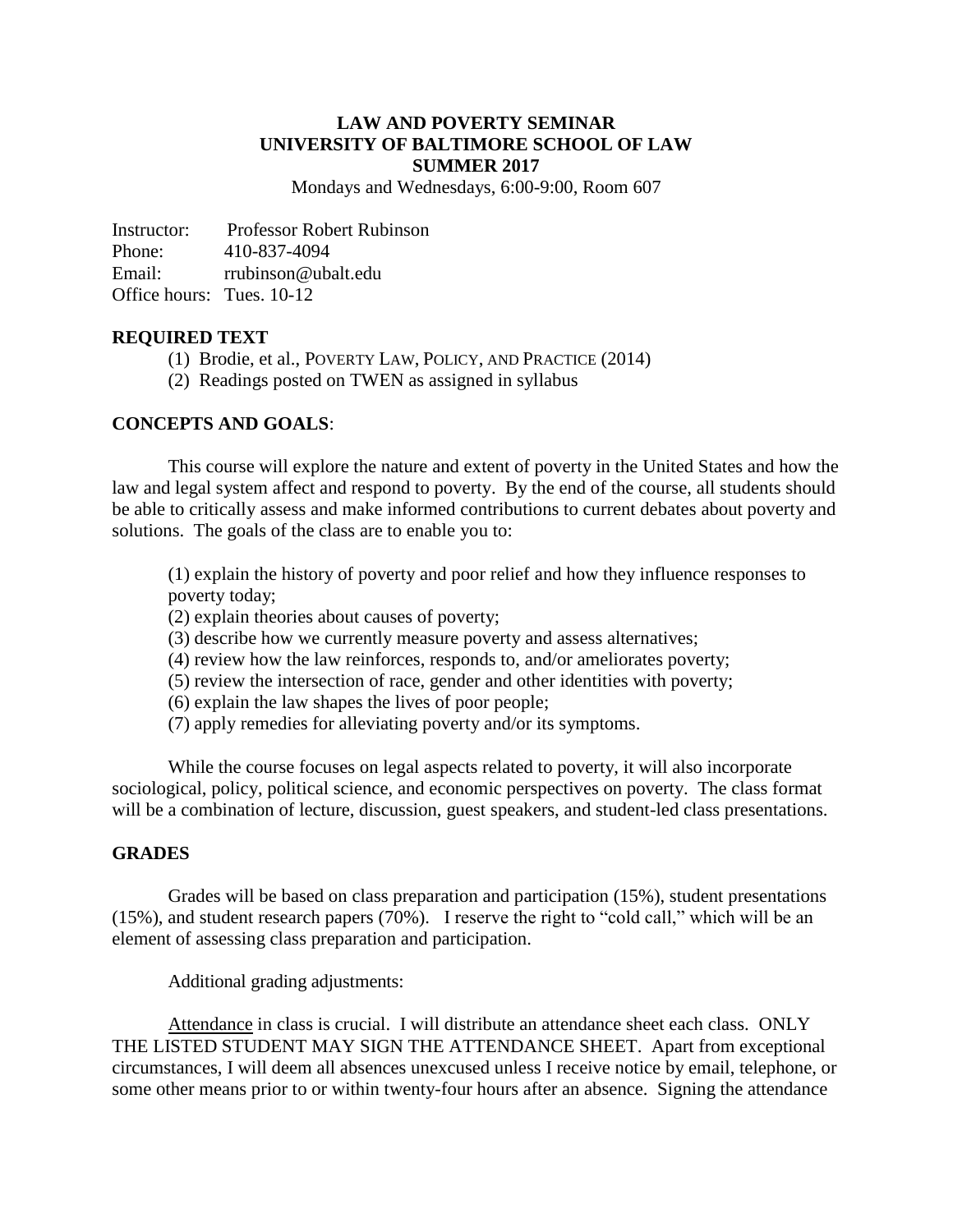sheet constitutes a certification that you will attend the entire class and that you will communicate a failure to do so. I retain the discretion to reduce your grade by one-half step in light of excessive unexcused absences and/or excessive tardiness. This is separate from other consequences recommended or mandated by School of Law attendance policies.

Laptops in class are to be used solely for note taking or access to class materials being discussed. "Surfing" is unprofessional, disrespectful, and distracting to other students. A violation or violations of this rule may result in prohibiting the use of the laptop and a reduction of your grade by one-half step.

## **TWEN PAGE**

This course has a TWEN page through Westlaw. The page will include this syllabus and future revised syllabi, readings, and other materials. The site will also facilitate e-mail communications, including messages about the substance of the course and, if necessary, announcements about class cancellations or make-up classes. Students must insure that the student has access to the TWEN page and to communicate with the instructor if this is not the case.

## **STUDENT RESEARCH PAPERS AND PRESENTATIONS**

Each student will choose a topic related to law and poverty that will be the basis of a 25- 30 page law review style paper and a student-led presentation to the class. The paper for this course fulfills the upper-level writing and research requirement. Please note the deadlines below and enter them in your calendar. Failure to meet any deadlines will result in a drop of one-half letter grade for each day following a deadline. Extensions will not be granted barring exceptional circumstances. All work should be submitted in the dropbox available on TWEN.

| <b>TOPIC AND THESIS</b> | May 24 by $5:00 \text{ pm}$ |
|-------------------------|-----------------------------|
| <b>OUTLINE</b>          | June 2, by 5:00 pm          |
| <b>FIRST DRAFT</b>      | June 16, by 5:00 pm         |
| <b>FINAL DRAFT</b>      | <b>July 6 by 5:00 pm</b>    |

#### **DETAILS ABOUT THE RESEARCH PAPER AND PRESENTATION**

**Goals of the paper and presentation**: The goals of the paper assignment are to master a body of material, understand doctrinal and policy aspects of the material, and apply the material to analyze unresolved or unaddressed problems of law and/or policy. Typically, the paper will describe the problem, set forth how other scholars have addressed the problem, explain your perspective on the problem, and defend that perspective/solution. The goals of the presentation are to give you an opportunity to practice oral speaking skills, share your knowledge with your colleagues, and obtain feedback.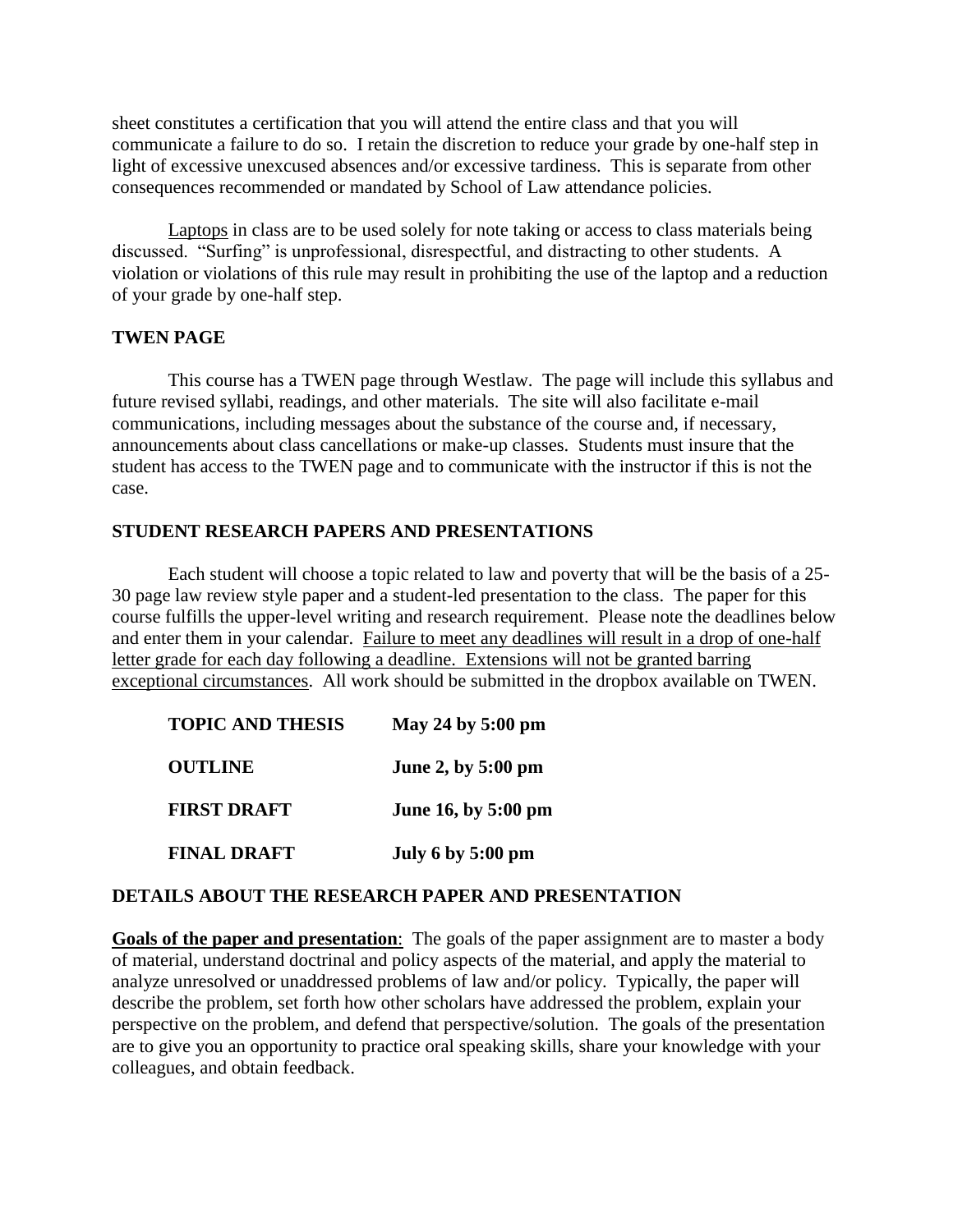**The topic and thesis**: The topic and thesis should be approximately one typewritten page. You should attach an additional page with the results of a literature search of resources most relevant to your proposed topic. You conduct research before submitting a thesis to discover whether your topic allows for sufficient creativity. A seminar paper is not a report or a review, but an original piece of work, reflecting your own thesis about and analysis of the subject you undertake. Accordingly, your proposal should set forth your anticipated thesis, even though the thesis may change as your research progresses.

Your paper can be on any subject relating to poverty and law, modern or historical. Poverty law is inherently interdisciplinary. You can pick almost any other legal topic and explore how it intersects with the themes of this course. Moreover, there are many issues related to poverty that we will not have time to discuss, but which would make interesting and important contributions to this class. Examples include special education, mental health, family law, elder care, comparative and international perspectives, human rights, rural poverty, human trafficking, and consumer law. I welcome topics that will require some independent factual investigation and/or interviews, as well as legal analysis. If I think your topic is too broad, too narrow, or otherwise unmanageable, I will let you know at this stage of the process. Regardless of your topic, it must involve analysis of case law and/or statutes so that you can bring a legal perspective to your thesis.

**The outline**: The outline should be in full sentences and include all portions of the paper, from introduction to conclusion. It should contain headings for each section and subsection in a logical order. Please note key research sources where appropriate. The goal of the outline is to help you to organize your arguments and to keep you on track for developing a draft.

**First draft**: The first draft should be an attempt at the entire paper, including footnotes (even if they are not in bluebook form). The more complete your first draft and the harder you work on it, the more useful feedback you will get. In addition, it will make the final draft much easier to complete in a timely fashion.

**Final draft**: The final draft should be in law review format; that is, it must be polished, proofread, and properly footnoted in ALWD or Bluebook form. The paper is to be your own work, prepared solely for this seminar, involve significant research and analysis, and contain your own perspective on the issue discussed. It must be between 25 and 30 pages including footnotes. The paper should be double-spaced with one-inch margins and use Times New Roman 12 point font. The footnotes should be single-spaced. In order to engage with other scholars in your field, you must read and cite to at least two books and five law review articles related to your topic. Citations to non-scholarly sources fromthe internet are not acceptable. The paper will be evaluated according to the following criteria: timeliness and thoroughness of all assignments (25%); thoroughness and complexity of research (25%); analysis and synthesis (25%); and writing, which includes organization, style, brevity, clarity, grammar, spelling, punctuation, and citation (25%).

NOTE: Students are welcome to submit any of the paper assignments prior to the due date. If you do so, I will return them to you with comments earlier than when the due date is reached.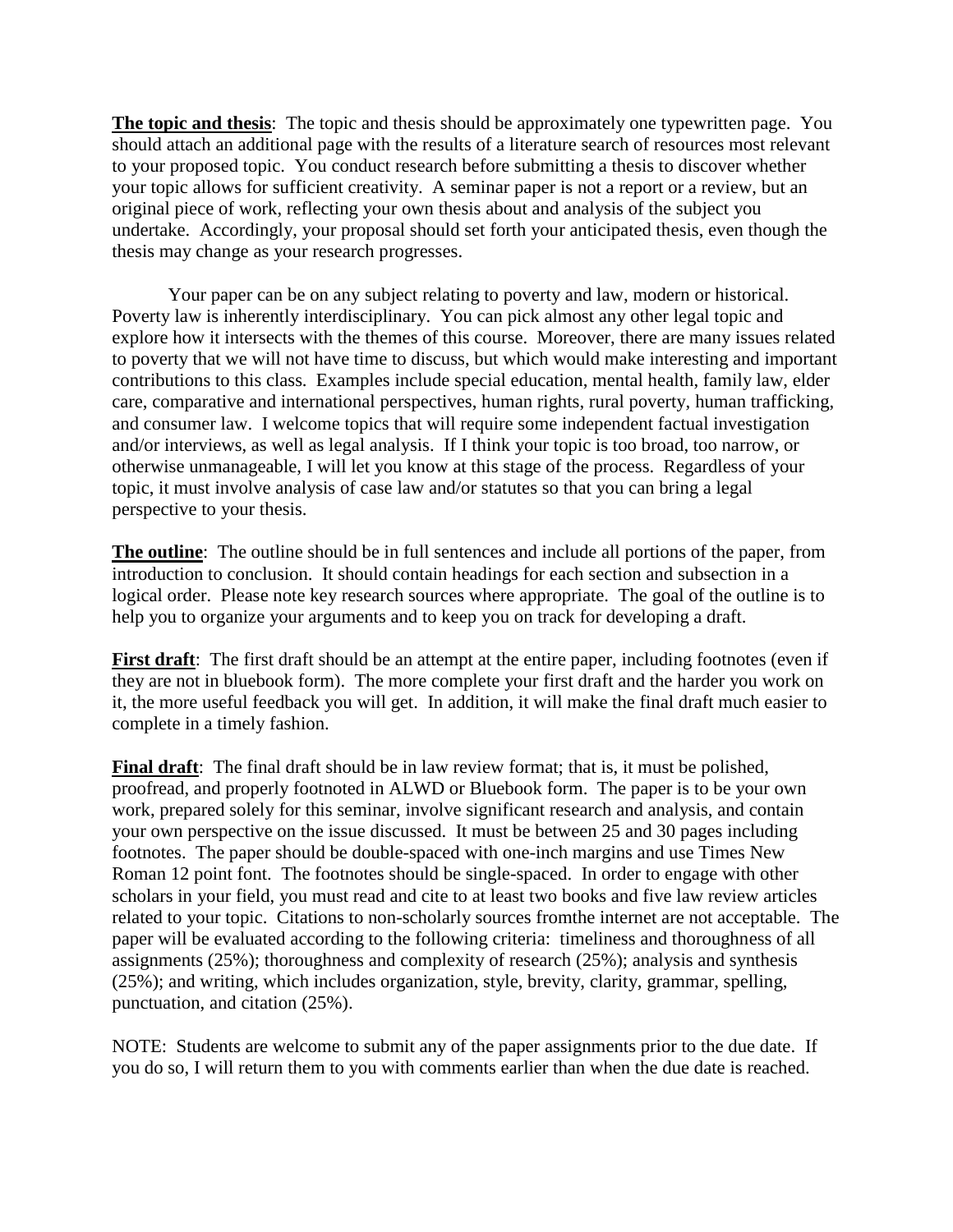**Presentation**: Each student will present his or her topic to the class. The presentations will take place during the last three weeks of the semester. Each presentation should last roughly 20 minutes, and will be followed by 10 minutes of discussion and questions. You should be familiar enough with your topic so that you can speak about it without reading a "speech." You are welcome to use PowerPoint in your presentation. In addition, you must prepare a one-page outline for the class that will help the class follow your talk. If you are using PowerPoint, you may distribute a copy of your slides to the class instead of an outline. Outlines or slides will be distributed on the day of the presentation.

# **Poverty Law Websites**

The following websites have data relevant to the course and can be a source for ideas for papers.

- Poverty Law Research Guide from Georgetown Law School: <http://www.ll.georgetown.edu/guides/poverty.cfm>
- Sargent Shriver National Center on Poverty Law: <http://www.povertylaw.org/>
- National Law Center on Homelessness and Poverty: <http://www.nlchp.org/>
- University of Michigan National Poverty Center: <http://www.npc.umich.edu/>
- Southern Poverty Law Center: <http://www.splcenter.org/>
- Poverty and Race Research Action Council:<http://www.prrac.org/>
- Urban Institute:<http://www.urban.org/>
- National Center for Children in Poverty:<http://www.nccp.org/>
- Comparative Research Programme on Poverty: <http://www.crop.org/>
- National Center for Law and Economic Justice:<http://www.nclej.org/>
- National Low Income Housing Coalition:<http://www.nlihc.org/template/index.cfm>
- ABA Commission on Homelessness and Poverty: <http://new.abanet.org/homeless/Pages/default.aspx>
- Administration for Children and Families: [http://www.acf.hhs.gov](http://www.acf.hhs.gov/)
- Institute on Race and Poverty:<http://www.irpumn.org/>
- Joblessness and Urban Poverty Research Program: <http://www.hks.harvard.edu/urbanpoverty/>
- Brookings Institution: <http://www.brookings.edu/>
- Brennan Center for Justice: <http://www.brennancenter.org/>
- Center for Law and Social Policy: <http://www.clasp.org/>
- American Constitution Society Research Link: <http://researchlink.acslaw.org/>

# **CLASSES AND READINGS**

## **NOTE:****All assigned readings are subject to change. Each set of readings (other than readings from the assigned texts) will be posted on TWEN one week in advance of class.**

**5/15** Overview of Poverty

Brodie, pp. 1-9; 12-22; 25-57 David K. Shipler, *A Poor Cousin of the Middle Class*, New York Times Magazine, Jan. 18, 2004 (on TWEN)